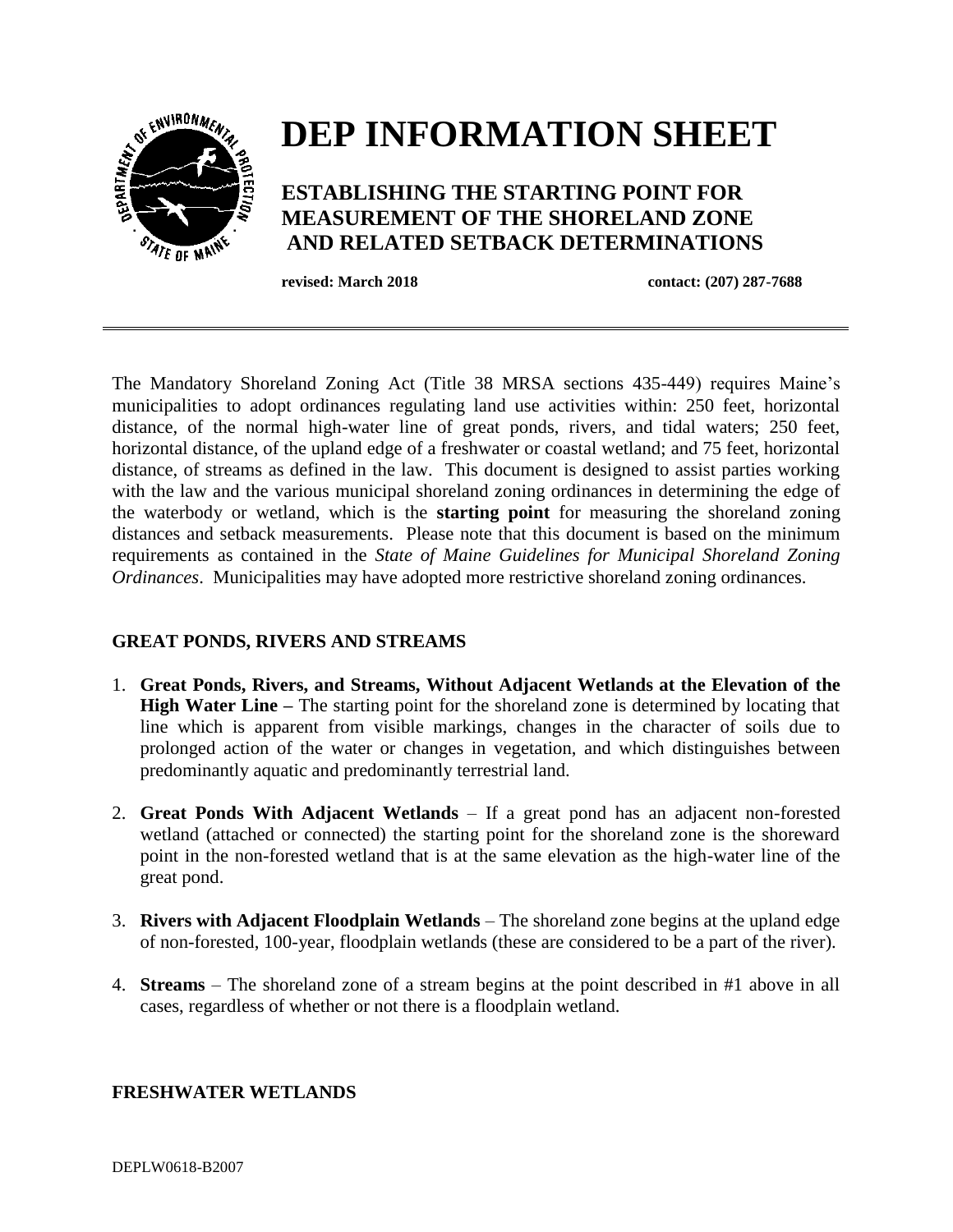In order for a freshwater wetland to have a shoreland zone it must:

Be at least 10 acres in size

or

Be adjacent to a surface waterbody of less than 10 acres so that the combined area is 10 acres or more,

a**nd;**

- 1. Not be a forested wetland (dominated by woody vegetation that is equal to or greater than six meters, or approximately 20 feet, in height), **and**
- 2. Be mapped and adopted as a shoreland zone by the municipality.

**Determining Non-Forested Freshwater Wetland Size When Working with Narrow Wetlands or Portions of Wetlands** – For long, narrow, non-forested wetlands adjacent to, but not part of, a river or stream the following applies: If a wetland narrows to less than 100' for a length of 100' or more, it is effectively ended and another wetland begins where it widens to 100' or more. The municipality's shoreland zoning map should reflect the separation of these wetlands.

**Measurement** - The starting point for measuring the shoreland zone of a 10 acre or larger nonforested freshwater wetland that is mapped and identified in a municipal shoreland zoning ordinance is:

- 1. The upland edge of the wetland; or
- 2. The edge (transition zone) of where the wetland becomes a forested wetland.

**Wetlands Adjacent to Small Ponds** - If a pond is less than ten acres in size but has adjacent nonforested wetlands such that the pond and the adjacent wetlands total ten or more acres, the pond, together with the adjacent nonforested wetlands, is regulated as a freshwater wetland. The shoreland zone begins at the upland edge of the nonforested wetland. If the pond is greater than 10 acres the wetland would be considered part of the great pond (see paragraph 2 on page 1 above).

**Overlapping Shoreland Zones** – If a 10 acre or larger non-forested freshwater wetland that is identified in a municipal ordinance as having a shoreland zone is located close enough to a great pond, river or stream, its shoreland zone may overlap that of the great pond, river or stream. In that case, the shoreland zone extends from the edge of the great pond, river or stream to the edge of the wetland. The area of overlap would be subject to the more restrictive standards applicable to the two resources. Where there is no overlap, the standards for the relevant resource would apply.

## **COASTAL WETLANDS**